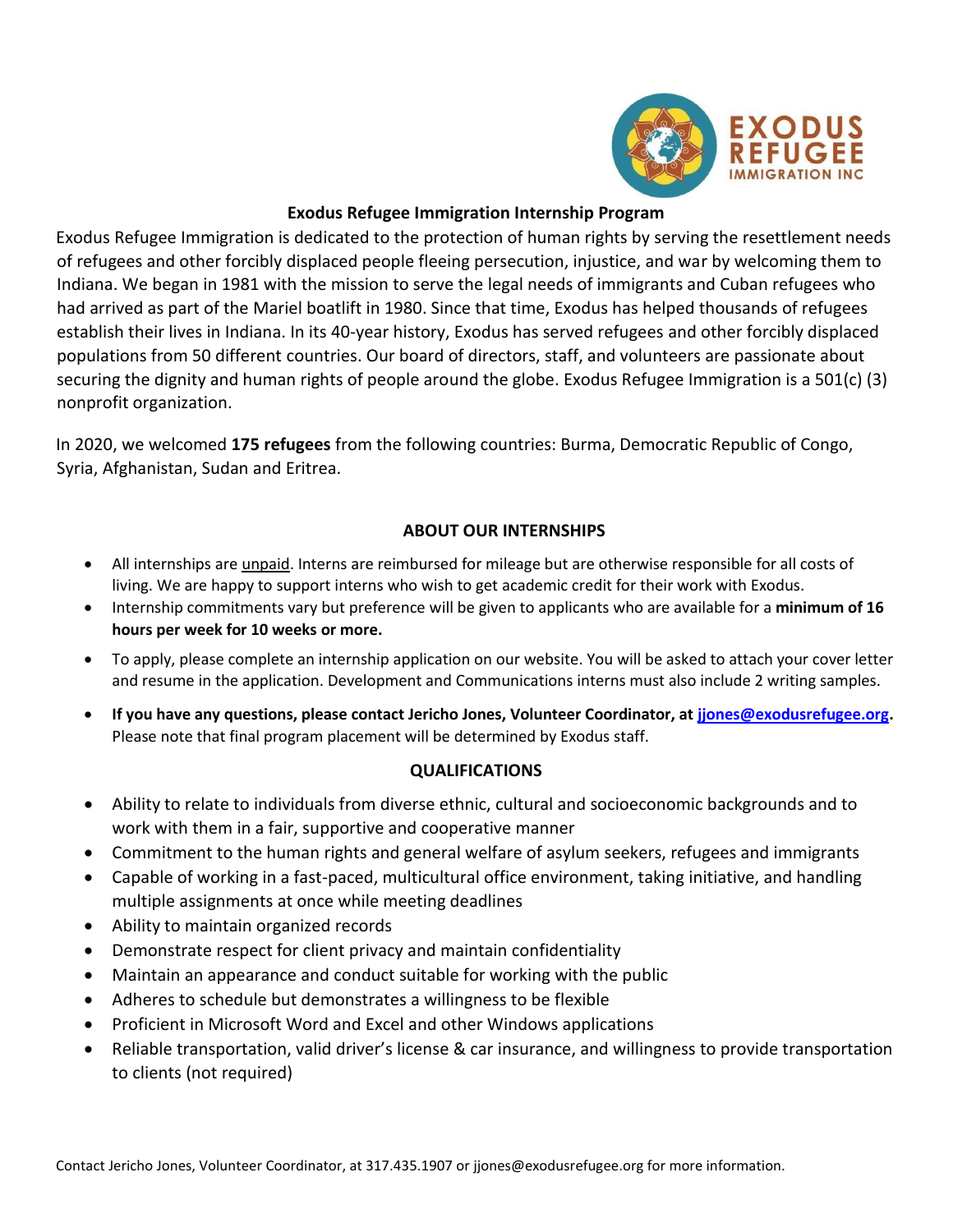#### **PROGRAM DESCRIPTIONS**

#### **DEVELOPMENT INTERN**

The Development Intern will assist with the fundraising efforts of Exodus Refugee. These activities include:

- Assist with donor engagement and stewardship by crafting thank you letters, creating videos, and developing special events/recognition programs.
- Assist with developing and writing content for a monthly e-newsletter, website, and social media.
- Assist with securing donated items for Exodus' silent auction.
- Summer internships focus on the planning and implementation of two key events: World Refugee Day and the Celebrate the Life Ahead gala.
- Manage the front desk when needed
- Must have strong written communications skills and attention to detail. Comfortable working with diverse populations. Ability to be flexible in a fast-paced, collaborative environment.

#### **Two writing samples required.**

- 1. Create sample "World Refugee Day" communications for Exodus' Twitter, Facebook, and Instagram. You may use content from the web (including Exodus' website) to create posts. World Refugee Day is June 20 each year.
- 2. Write a sample thank you letter for a donor who makes a gift to Exodus. You decide the details.

#### **HOUSING INTERN**

The Housing team delivers support to refugees through our Reception and Placement Program. The housing team works with various properties and apartment communities to provide a new home for refugees. Interns will assist and collaborate with the housing team to provide a welcoming home for newly arriving refugees. Intern duties may include the following:

- Assist with maintaining client storage area
- Compile housing items for new arrival set ups
- Accompany clients to change over housing utilities
- Assist housing specialists with apartment arrangement and set ups
- Provide additional home orientation for client(s)
- Research affordable housing items for new arrival set ups
- Administrative tasks & other duties as assigned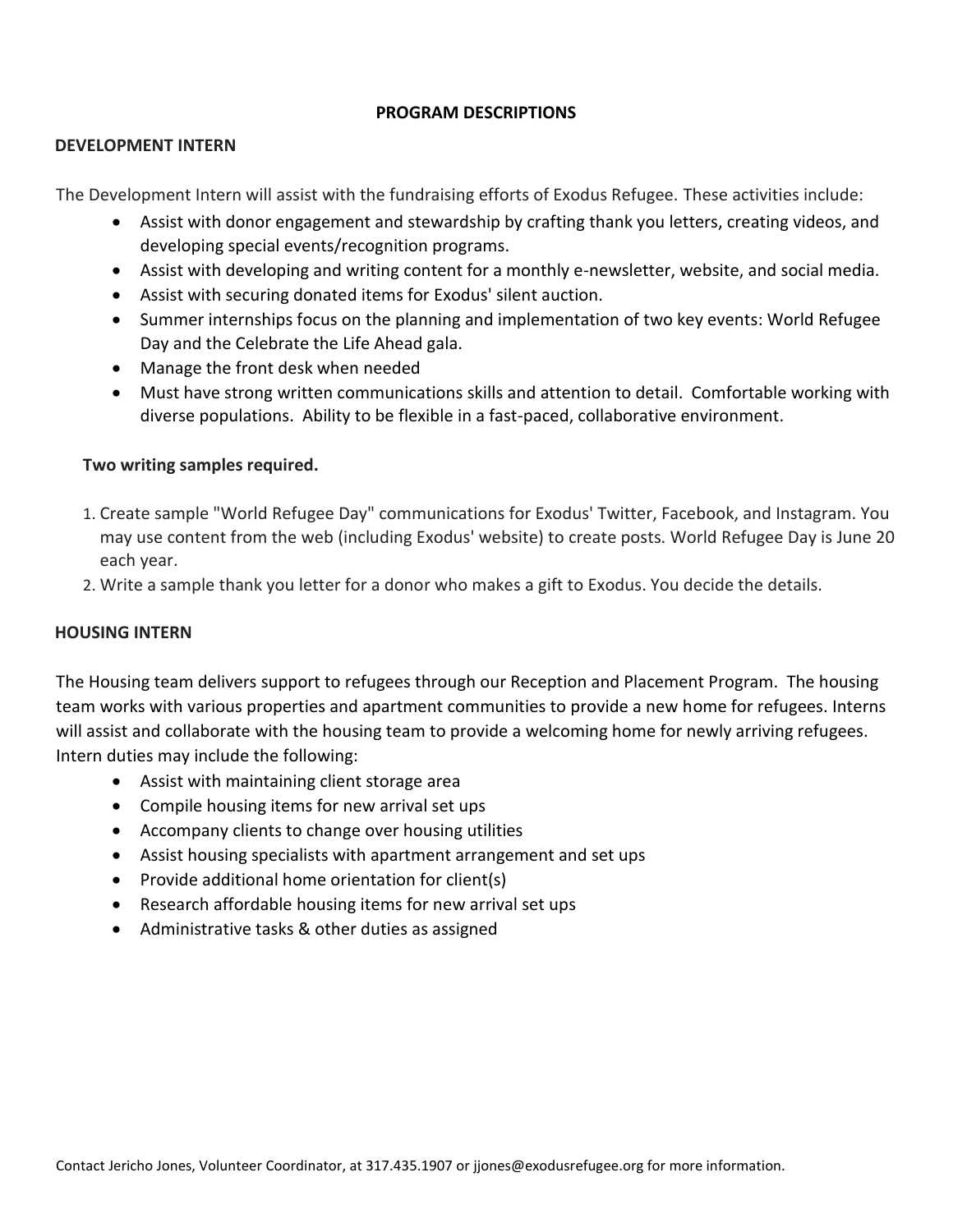## **PREFERRED COMMUNIITIES CASE MANAGEMENT INTERN (Part-Time)**

The Preferred Communities Case Management Program at Exodus provides case management in a variety of ways for clients who have additional barriers to self-sufficiency beyond the intimal service period. Case Management activities include assisting clients in navigating the healthcare system, linking to specialist appointments, applying for medical insurance programs, providing one-on-one training and cultural orientation, and connecting clients to community resources. Interns will provide support and assistance to clients (including Refugees, Asylees, Secondary Migrants, Certified Victims of Human Trafficking, and Special Immigrant Visa holders) in various ways, which may include, but is not limited to:

- Scheduling medical appointments and follow up about medical bills
- Assisting clients with transportation to and from various appointments including medical and public benefits (this requires a lot of driving and/or accompanying clients on the Indygo Bus System)
- Connecting clients to community resources including affordable housing, legal, mental wellness, financial assistance, disability services, and public benefits
- One-on-one or small group training with clients on topics including budgeting, bill paying, public transportation, grocery shopping, home care, and navigating the healthcare system
- Specialized projects related to client need(s)
- Update case notes in a timely and accurate manner
- Manage the front desk when needed

## **LCORE (LANGUAGE, CULTURAL ORIENTATION AND READINESS FOR EMPLOYMENT) INTERN**

Our Language, Cultural Orientation and Readiness for Employment (LCORE) classes are designed to teach practical English language skills as well as the skills necessary to transition to life in the U.S. These skills include completing job applications, writing checks, filling a prescription, reporting a problem to the apartment office, and interviewing for a job. TESOL coursework and/or experience preferred. Intern duties include the following:

- Assist with teaching and preparing for English as a Second Language classes held four days per week at the Exodus office or online
- Assist clients in joining online classes as needed
- Perform record-keeping and assessment tasks
- Help clients access additional learning opportunities
- Perform general office duties such as preparing and organizing classroom materials and supplies
- Teach clients how to ride the IndyGo bus as needed
- Assist with managing the front desk and with other administrative tasks as assigned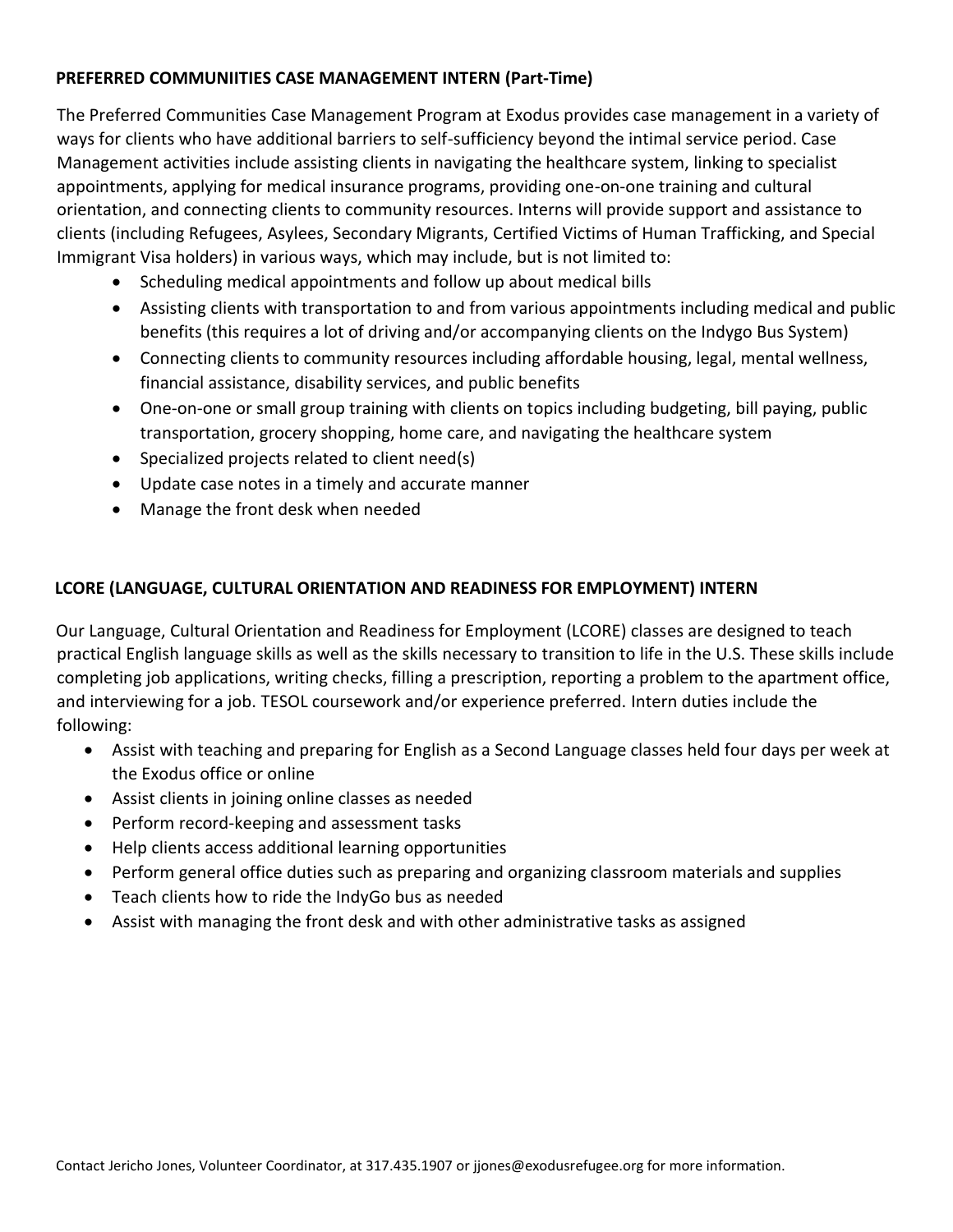# **RECEPTION & PLACEMENT (R&P) INTERN**

The R&P team provides initial services to orient refugees to life in the U.S. Interns will have direct client interaction with new arrivals. *Interns will be providing transportation to and from appointments for clients.*  Intern duties may include the following:

- Assisting refugees with applying for social security & welfare benefits
- Orienting refugee to U.S. Society/Culture through everyday interaction
- Accompanying clients to health screenings and doctor's appointments
- Scheduling doctor's appointments and transportation
- Updating case notes in a timely and accurate manner
- Administrative tasks & other duties as assigned
- Managing the front desk when needed

## **SELF-SUFFICIENCY PROGRAMS INTERN**

Exodus' success is measured in part by the self-sufficiency of our clients. Securing stable employment and managing finances are important factors in clients reaching self-sufficiency. Interns will provide support and assistance to clients (including refugees, asylees, secondary migrants, certified victims of human trafficking, and Special Immigrant Visa holders from Iraq and Afghanistan) in various ways, which may include:

- Researching job opportunities and assisting clients with job applications
- Coordinating and providing transportation for clients to job interviews
- Providing job skills training including interview preparation and resume writing
- Teaching clients how to use public transportation
- Working with the Employment Team Staff to support program compliance and client assistance
- Updating case notes in a timely and accurate manner
- Assistance with setting up bank accounts and one-on-one financial training
- Linking to community resources
- Specialized projects related to client need(s)
- Manage the front desk when needed

# **STATE HEALTH INTERN**

The State Health Program at Exodus ensures that Exodus clients are connected to affordable and culturally/linguistically competent medical care. This goal is achieved by identifying and removing obstacles preventing clients from accessing care. The program also schedules and leads health workshops and events to educate clients about health-related issues and U.S. healthcare systems. Interns will provide support, assistance and education to clients (including Refugees, Asylees, Secondary Migrants, Certified Victims of Human Trafficking, and Special Immigrant Visa holders) in various ways, which may include, but it not limited to:

• Scheduling medical appointments for clients and accessing health services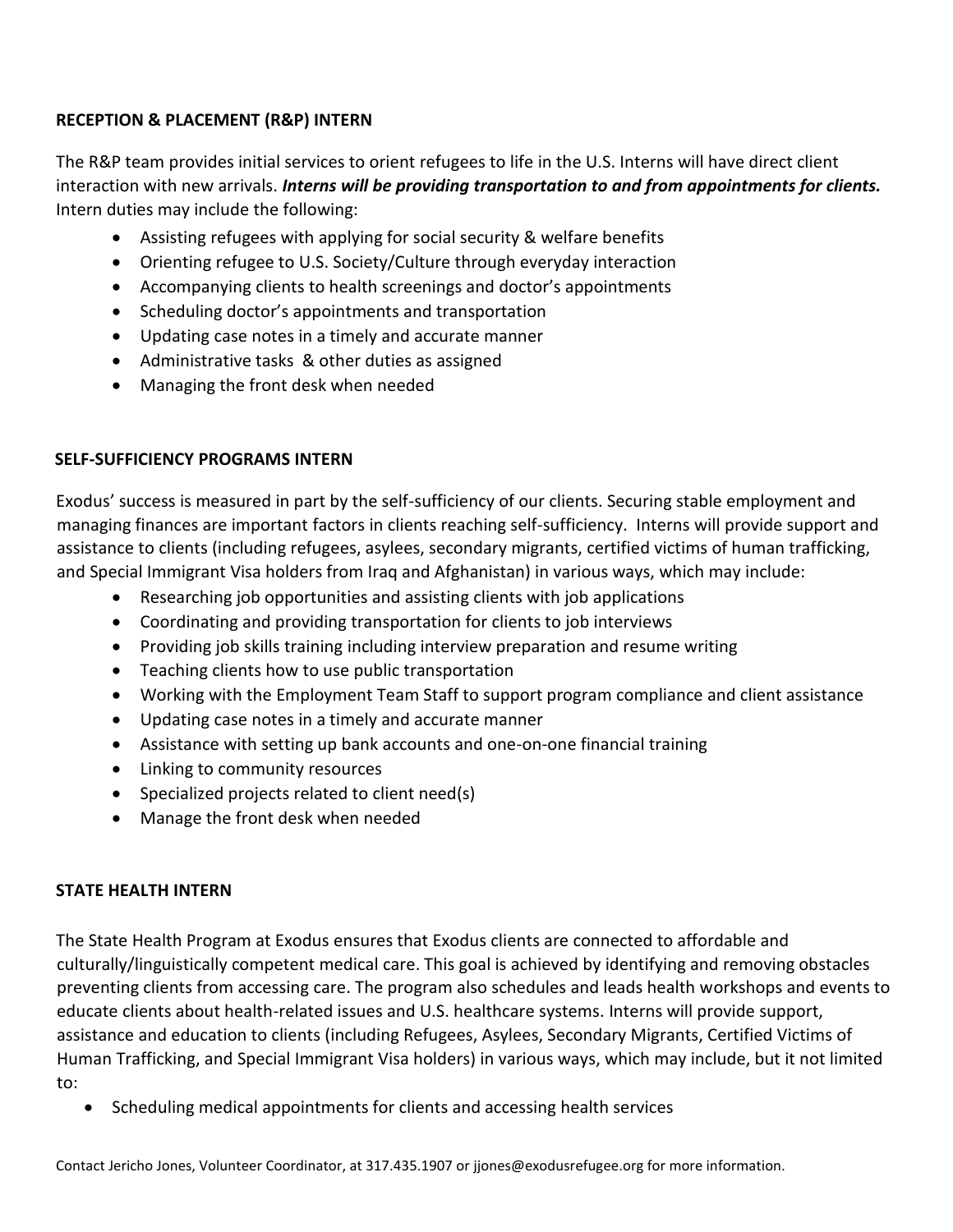- Helping clients apply for Social Security Income
- Assisting in applying for public assistance benefits
- Helping organize monthly health educational trainings
- Managing the front desk when needed

## **WOMEN'S PROGRAM INTERN**

The Women's Program at Exodus focuses on providing additional support and education to help clients overcome barriers to self-sufficiency. Case Management activities include assisting clients in navigating the public benefits healthcare system, applying for medical insurance programs, accessing childcare, providing one-on-one training and cultural orientation, and connecting clients to community resources. Education activities include weekly women's groups and health trainings on topics ranging from accessing health insurance to specialized chronic health care to parenting. Interns will provide support, assistance and education to clients (including Refugees, Asylees, Secondary Migrants, Certified Victims of Human Trafficking, and Special Immigrant Visa holders) in various ways, which may include, but is not limited to:

- Connecting clients to community resources including affordable housing, legal, mental wellness, financial assistance, disability services, and public benefits
- Scheduling appointments with clients
- Assisting clients with transportation to and from various appointments including medical and public benefits (this requires a lot of driving and/or accompanying clients on the Indygo Bus System)
- Provide assistance to the Women's Program Coordinator for weekly Women's Groups
- Provide assistance to the Health Navigator conducting weekly health trainings
- One-on-one or small group training with clients on topics including budgeting, bill paying, public transportation, grocery shopping, accessing public benefits, accessing a bank account and home care
- Specialized projects related to client need(s)
- Update case notes in a timely and accurate manner
- Manage the front desk when needed

# **YOUTH PROGRAM INTERN**

The Youth Program provides services that assist refugee youth with gaining the skills to make a successful transition from childhood to adulthood with the recognition that refugee youth face the significant challenge of simultaneously navigating two cultures. The program's focus is accordingly on refugee student education and integration into their new community. Intern duties may include the following:

- Assist with school enrollments for newly arrived families
- Organize school uniforms and school supplies
- Accompany clients to doctor's appointments
- Manage the front desk when needed
- Assist with other administrative tasks